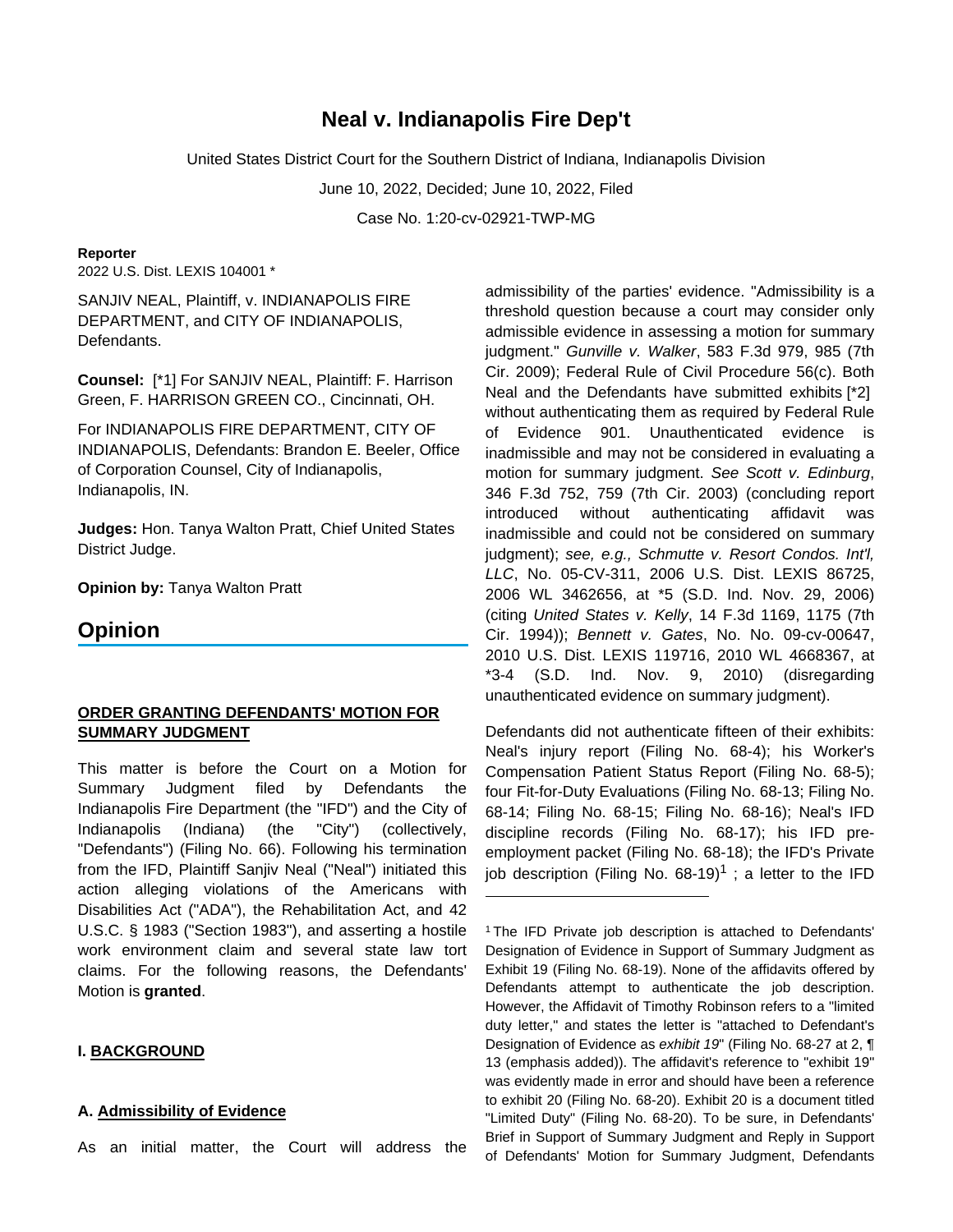dated November 5, 2019 (Filing No. 68-21); four letters from the IFD to Neal prior to his termination (Filing No. 68-22; Filing No. 68-23; Filing No. 68-24; Filing No. 68- 25); and the Civilian Merit Board Findings of Fact and Conclusions of Law (Filing No. 68-26). These unauthenticated exhibits are inadmissible.

Neal filed only one exhibit—an "Expert Witness Questionaire [\*3] [sic]" from Dr. Darren L. Higginbotham ("Dr. Higginbotham") (Filing No. 69 at 23-29), which is likewise unauthenticated and inadmissible. Scott, 346 F.3d at 759 ("[The expert] report was introduced into the record without any supporting affidavit verifying its authenticity and is therefore inadmissible and cannot be considered for purposes of summary judgment."); see Est. of Williams v. Ind. State Police, 26 F. Supp. 3d 824, 838 (S.D. Ind. 2014) (disregarding unauthenticated expert report and rejecting belated attempt to cure authenticity defect on surreply) (citing Scott, 346 F.3d at 759). Neal also frequently cites allegations of his unverified Amended Complaint in responding to Defendants' Motion, but those allegations are not admissible evidence and will not be considered in resolving Defendants' Motion. James v. Hale, 959 F.3d 307, 314 (7th Cir. 2020) (restating "the general principle that a plaintiff may not rely on mere allegations or denials in his complaint when opposing a properly supported motion for summary judgment"); see S.D. Ind. L.R. 56-1(e) ("A party must support each fact the party asserts in a brief with a citation to a discovery response, a deposition, an affidavit, or other admissible evidence.").

## **B. Factual Background**

The following facts are not necessarily objectively true, but as required by Federal Rule of Civil Procedure 56, the facts are presented in the light most favorable to Neal [\*4] as the non-moving party. See Zerante v. DeLuca, 555 F.3d 582, 584 (7th Cir. 2009); Anderson v. Liberty Lobby, Inc., 477 U.S. 242, 255, 106 S. Ct. 2505, 91 L. Ed. 2d 202 (1986).

## **Neal's Employment and the IFD's Policies**

Neal joined the IFD on May 13, 2013, as a firefighter with a ranking of Private (Filing No. 68-3 at 12, 14; Filing

No. 68-27 at 1, ¶ 6). The IFD issued him an IFD email address when he was hired (Filing No. 68-3 at 16-17). While on full duty, Neal was scheduled to work a twentyfour hour shift every three days (Filing No. 68-3 at 16).

Throughout Neal's employment, the IFD maintained General Orders ("General Orders") with which firefighters were required to comply (Filing No. 68-28 at 2-3, ¶¶ 6-7, 9). Violations of the General Orders could result in discipline, including suspension and termination (id. at 2, ¶ 8). Defendants identified seven of those General Orders in support of their Motion.

General Order 1.07 (Filing No. 68-6) requires IFD firefighters to notify the IFD of any changes to their name, address, telephone number, or driver's license status within seventy-two hours of the change. General Order 1.34 (Filing No. 68-7) requires firefighters to check their email each day while on duty and each week if off duty "for an extended period."

General Order 2.08 (Filing No. 68-8) governs attendance. It requires firefighters [\*5] to report at 8:00 a.m. each scheduled day of duty and requires IFD officers to take rollcall at 8:00 a.m. every day "to ensure firefighters under their command are present and prepared to begin the duty day." (Id. § II(E)(i).) It requires firefighters on duty to "be at their assigned duty station at all times except . . . [w]hen detailed elsewhere by a superior officer" or "[w]hen dispatched elsewhere by Fire Communications". (Id. § II(D).) General Order 2.08 provides that firefighters who will be late or absent for duty must notify a superior officer before their shift or period of absence and that "[f]irefighters absent from their assigned station without being excused by a superior officer shall be considered absent without leave and subject to disciplinary action". (Id. §§ II(B)-(C).) General Order 2.18 (Filing No. 68-9) describes assignments to "limited duty," which are made when a firefighter is "unable to perform [his] regular job duties due to sickness, accident, and/or injury, or temporary disability but [is able to] perform limited duties within the IFD."  $(Id. \S$  II.)

General Order 6.09 (Filing No. 68-10) provides that "an individual's mental, emotional, and/or physical fitness [\*6] to perform the duties of a firefighter" is determined through a Fitness for Duty evaluation ("Fitness for Duty Evaluation"), which "may include physical and/or psychological exams administered by Department[-]approved accredited medical professionals." (Id.) General Order 6.09 requires firefighters to "report as ordered to [an] approved

cite the limited duty letter sent to Neal as exhibit 20 (Filing No. 67 at 3; Filing No. 74 at 2). Accordingly, the Court will consider exhibit 20—the limited duty letter—as authentic and admissible, but not exhibit 19—the job description.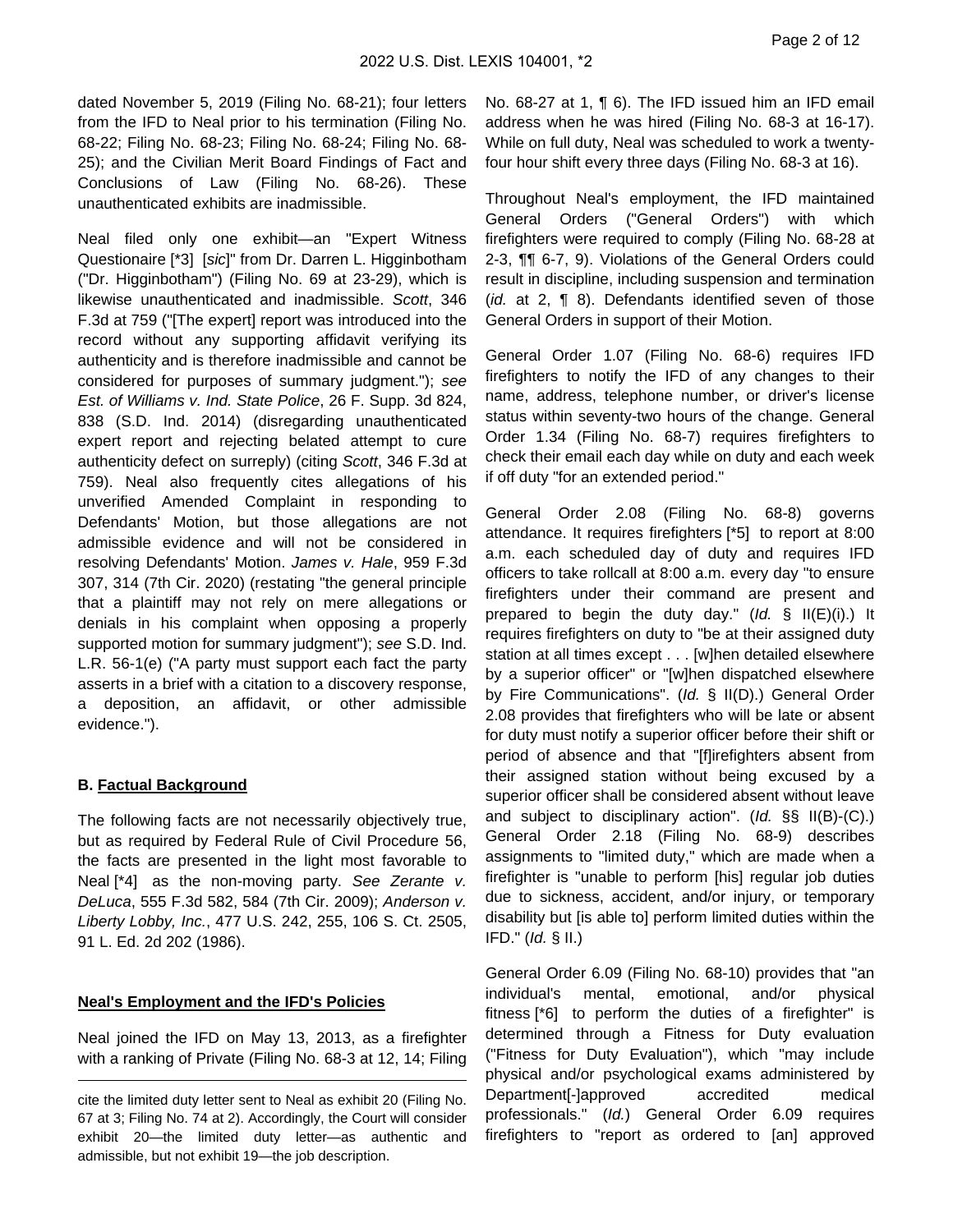medical professional [and] participate in the components of the Fitness for Duty Evaluation." (Id. § III(D).) It further provides that "[f]ailure to report as ordered or failure to participate in the Fitness for Duty testing procedures may result in progressive discipline. " (Id.)

General Orders 8.01 and 8.03 (Filing No. 68-11; Filing No. 68-12) describe the procedures by which IFD officers may use progressive discipline and the IFD's procedures for reviewing and holding hearings on disciplinary matters.

#### **Neal's Disability, Discipline, and Termination**

During his employment with IFD, Neal suffered from anxiety, depression, and post-traumatic stress disorder ("PTSD") (Filing No. 68-3 at 22). These conditions either originated or began deepening when he first joined the IFD and attended the IFD's training academy in 2013. (Id. at 17.) At the academy, he was [\*7] bullied and ostracized by other trainees and his superiors. (Id. at 39-40, 44-46.) This abuse continued even after he completed the academy. (Id.)

On August 2, 2018, Neal was physically injured during a training exercise (Filing No. 68-3 at 18). As a result, he could not immediately return to work (Filing No. 68-3 at 18-19). On January 22, 2019, Neal attended a Fitness for Duty Evaluation (Filing No. 68-27 at 2, ¶ 8-9). The IFD's physician made inflammatory comments during the evaluation, so Neal left the evaluation early (Filing No. 68-3 at 40). Neal notified IFD Deputy Chief of Administration Timothy Robinson ("Chief Robinson") that he had ended the evaluation early. (Id. at 40-41.) Chief Robinson suspended Neal for twenty-four hours for failing to complete the Fitness for Duty Evaluation. (Filing No. 68-27 at 2, ¶ 9.)

Neal was deemed unfit to return to full duty due to both his physical injuries and his psychological conditions, so Neal was placed on limited duty (Filing No. 68-3 at 20, 33). He began his limited duty on June 17, 2019 (Filing No. 68-27 at 2, ¶ 12). The IFD sent Neal a letter describing his limited duty, (Filing No. 68-27 at 2, ¶ 13; Filing No. 68-20), which stated [\*8] that employees on limited duty are scheduled to work from 8:00 a.m. to 4:30 p.m., Monday through Friday, and that a failure to report at assigned locations would result in the employee being considered absent without leave (Filing No. 68-20).

Neal experienced difficulties with his anxiety, depression, and PTSD while on limited duty (Filing No. 68-3 at 20). Yet he never requested any type of accommodation during his employment with the IFD (Filing No. 68-27 at 4, ¶ 30; Filing No. 68-3 at 32-33). Neal does not recall when, but he took leave under the Family and Medical Leave Act ("FMLA") on one occasion to assist his ailing mother (Filing No. 68-3 at 35).

Neal's depression caused him to be late for or miss work multiple days while on limited duty (Filing No. 68-3 at 36). On August 13, 2019, he failed to report for duty without notifying any of his superior officers (Filing No. 68-27 at 2, ¶ 15). The next day, Chief Robinson suspended him for forty-eight hours and emailed Neal about the suspension. (Id. at 2, ¶ 16.) All of Chief Robinson's emails to Neal were sent to Neal's official IFD email address. (Id. at 3, ¶ 27.) Neal was scheduled to return to work on August 22, 2019, but again failed  $[{}^*9]$  to report without notice. (Id. at 2,  $\P$  16.) Chief Robinson suspended Neal for one hundred twenty hours on August 27, 2019. On September 6, 2019, Chief Robinson notified Neal that he would be recommending his termination.

Around that time, Neal spoke with Chief Robinson and IFD Chief Abernathy ("Chief Abernathy") about the difficulties caused by his disability. (Filing No. 68-3 at 20-21, 37). In response, Chief Abernathy recommended that Neal seek inpatient treatment at a facility in Florida called Florida House Experience, ("Florida House ), and Neal received time off to seek treatment there (Filing No. 68-3 at 27, 37, 47, 49). Around the time Neal was in treatment, he changed addresses. Although Neal gave Florida House his new address and believed that Florida House would relay that information to the IFD, he did not directly notify the IFD of the change (Filing No. 68-3 at 30-31).

Neal completed treatment with Florida House in early November 2019 and returned to Indianapolis (Filing No. 68-3 at 27-28). Florida House recommended that Neal seek additional treatment at a facility in Indianapolis, but when Neal reached out to the recommended facility, he learned the facility only offered [\*10] prisoner re-entry programs, so Neal was "turned away" (Filing No. 68-3 at 29-30).

IFD learned that Neal completed his treatment both through a telephone call from Neal to Chief Abernathy and through a letter from Florida House to the IFD. (Filing No. 68-3 at 28-29; Filing No. 68-27 at 3, ¶ 19).) However, after returning from Florida, Neal never reported back to work and never contacted anyone at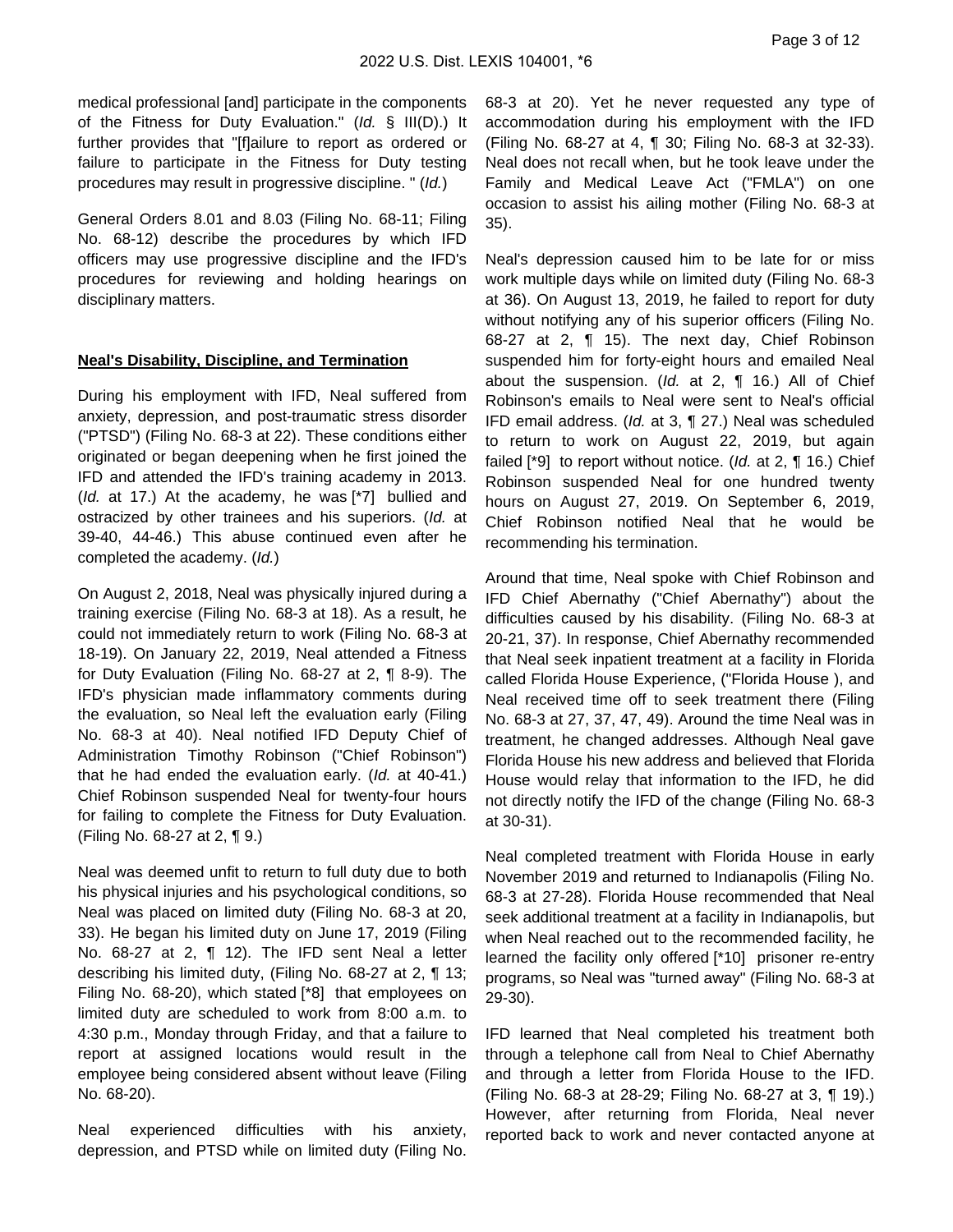the IFD about returning to work. (Filing No. 68-3 at 27, 29.) Chief Robinson emailed Neal instructing him to attend a meeting on December 6, 2019, $2$  but Neal did not respond to the message or attend the meeting. (Filing No. 68-27 at 3, ¶¶ 21-24.) Chief Robinson then sent a letter to Neal notifying him of a one hundred twenty-hour suspension and instructing him to attend a meeting on December 30, 2019. (Filing No. 68-27 at 3, ¶ 24.) But because Neal had not updated his address with IFD, the letter was sent to an outdated address, and Neal did not receive the letter or attend the December 30, 2019 meeting. (Filing No. 68-27 at 3, ¶ 26.) Chief Robinson then recommended Neal's termination. (Filing No. 68-27 at 3, ¶ 27.) Neal was terminated from the IFD for being absent without leave and failing to [\*11] maintain his EMT certification, which was required for his position, effective February 27, 2020. (Filing No. 68- 27 at 4, ¶¶ 28-29.)

Neal filed this lawsuit on November 6, 2020, asserting federal claims under the ADA and Rehabilitation Act, and state law claims for wrongful termination, negligent infliction of emotional distress, negligent supervision, and intentional infliction of emotional distress (Filing No. 1). Neal's Amended Complaint, filed October 15, 2020, asserts claims under the ADA and Rehabilitation Act and the same state law claims, but he added a federal claim under Section 1983. (Filing No. 40). As of at least March 9, 2022, the City had not received a tort claim notice from Neal or his counsel regarding Neal's state law claims (Filing No. 68-29 at 2, ¶ 7).

#### **II. LEGAL STANDARD**

The purpose of summary judgment is to "pierce the pleadings and to assess the proof in order to see whether there is a genuine need for trial." Matsushita Elec. Indus. Co. v. Zenith Radio Corp., 475 U.S. 574, 587, 106 S. Ct. 1348, 89 L. Ed. 2d 538 (1986). Federal Rule of Civil Procedure 56 provides that summary judgment is appropriate if "the pleadings, depositions, answers to interrogatories, and admissions on file, together with the affidavits, if any, show that there is no genuine issue as to any material fact and that the moving party is [\*12] entitled to a judgment as a matter of law." Hemsworth v. Quotesmith.com, Inc., 476 F.3d 487, 489-90 (7th Cir. 2007). In ruling on a motion for summary judgment, the court reviews "the record in the light most favorable to the nonmoving party and draw[s] all reasonable inferences in that party's favor." Zerante, 555 F.3d at 584 (citation omitted). "However, inferences that are supported by only speculation or conjecture will not defeat a summary judgment motion." Dorsey v. Morgan Stanley, 507 F.3d 624, 627 (7th Cir. 2007) (citation and quotation marks omitted). Additionally, "[a] party who bears the burden of proof on a particular issue may not rest on its pleadings, but must affirmatively demonstrate, by specific factual allegations, that there is a genuine issue of material fact that requires trial." Hemsworth, 476 F.3d at 490 (citation omitted). "The opposing party cannot meet this burden with conclusory statements or speculation but only with appropriate citations to relevant admissible evidence." Sink v. Knox Cnty. Hosp., 900 F. Supp. 1065, 1072 (S.D. Ind. 1995) (citations omitted).

"In much the same way that a court is not required to scour the record in search of evidence to defeat a motion for summary judgment, nor is it permitted to conduct a paper trial on the merits of [the] claim." Ritchie v. Glidden Co., 242 F.3d 713, 723 (7th Cir. 2001) (citations and quotation marks omitted). "[N]either the mere existence of some alleged factual dispute between the parties nor the existence [\*13] of some metaphysical doubt as to the material facts is sufficient to defeat a motion for summary judgment." Chiaramonte v. Fashion Bed Grp., Inc., 129 F.3d 391, 395 (7th Cir. 1997) (citations and quotation marks omitted).

The Court views the designated evidence in the light most favorable to Neal as the non-moving party and draws all reasonable inferences in his favor. Bright v. CCA, No. 10-cv-01690, 2013 U.S. Dist. LEXIS 162264, 2013 WL 6047505, at \*3 (S.D. Ind. Nov. 14, 2013). "However, employment discrimination cases are extremely fact-intensive, and neither appellate courts nor district courts are obliged in our adversary system to

<sup>2</sup>Neal testified at his deposition that he did not receive any emails from Chief Robinson, but Neal also testified that he does not remember whether he was checking his IFD email account at the time. Due to this lack of recollection, and in light of Chief Robinson's affidavit testimony, Neal cannot create a genuine dispute of fact as to whether Chief Robinson emailed Neal at his IFD email address. See Mucha v. Vill. of Oak Brook, 650 F.3d 1053, 1056 (7th Cir. 2011) (finding testimony inconclusive, and therefore not sufficient to establish a genuine dispute of material fact, where plaintiff testified that he could not recall when or whether an event occurred); see also Tinder v. Pinkerton Sec., 305 F.3d 728, 735-36 (7th Cir. 2002) (plaintiff's affidavit asserting that she did not remember seeing or receiving a brochure did not raise a genuine issue that the brochure was distributed to her in light of the uncontroverted affidavits of two other individuals that indicated the brochure was sent and presumably received).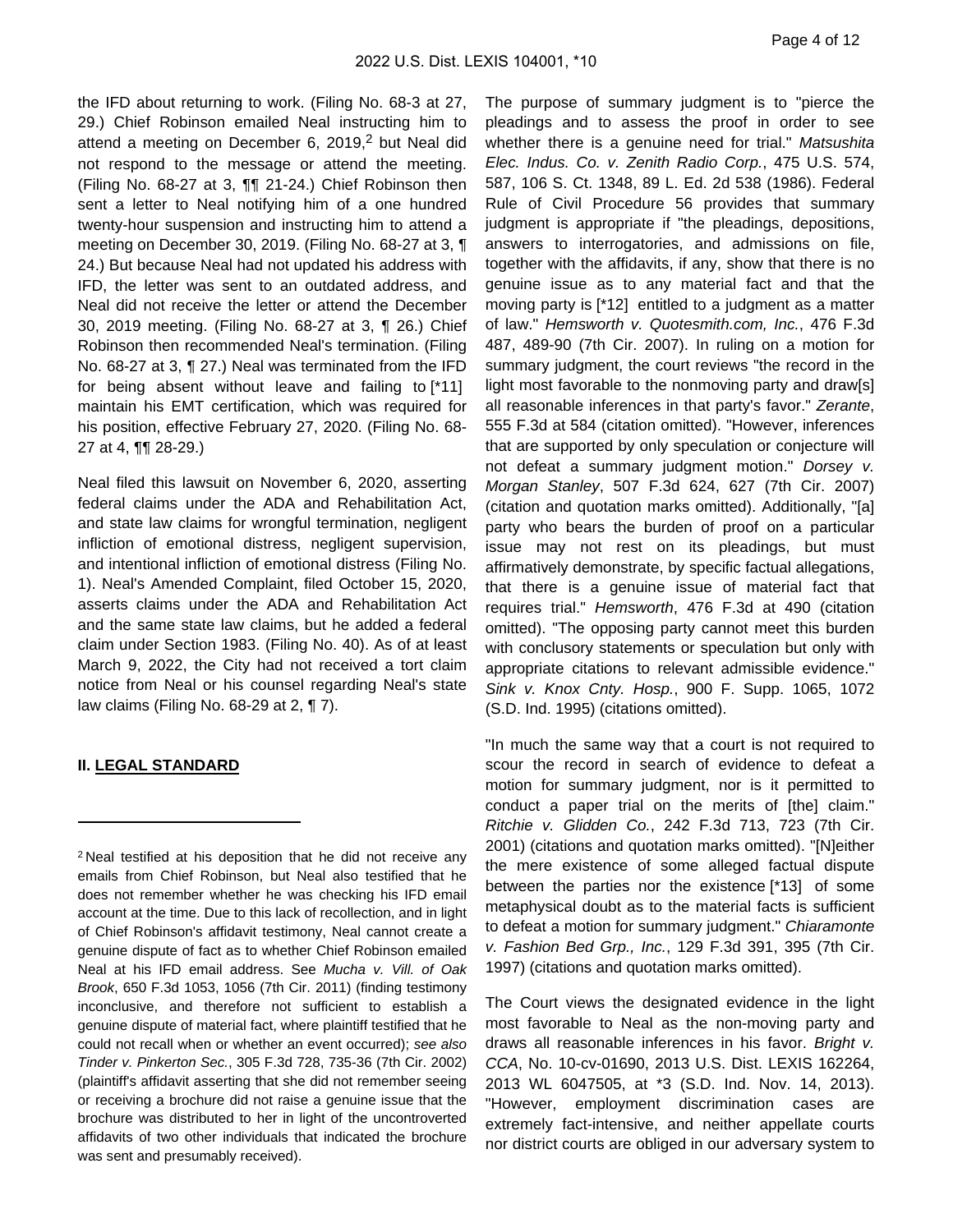scour the record looking for factual disputes." Id. (citation and quotation marks omitted); see Reed v. Brex, Inc., 8 F.4th 569, 578 (7th Cir. 2021) ("Summary judgment is the proverbial put up or shut up moment in a lawsuit." (quotation marks and citations omitted)).

#### **III. DISCUSSION**

Neal alleges the Defendants discriminated against him on the basis of his mental disability (anxiety, depression, and PTSD), failed to accommodate his disability in violation of Title I of the ADA, and discriminated against him in his use and enjoyment of the IFD's facilities in violation of Title III of the ADA. He further alleges the Defendants' discrimination and failure to accommodate created a hostile work environment. He argues that by failing to take affirmative steps to identify and accommodate his [\*14] disability, the Defendants violated the Rehabilitation Act and evidenced a widespread practice that violates the constitutional rights of mentally disabled employees under Section 1983. Neal also asserts state law tort claims for wrongful termination, negligent supervision, negligent infliction of emotional distress, and intentional infliction of emotional distress.

Defendants seek summary judgment on Neal's ADA, hostile work environment, and Rehabilitation Act claims because Neal was not "qualified" for his job and because a fire station is not a "place of public accommodation." They contend that Neal cannot show a discriminatory policy, custom, or practice under Section 1983. As for Neal's state law tort claims, Defendants argue they should be dismissed because Neal failed to serve a notice of his tort claims as required by the ITCA. The Court will address Neal's claims in turn.

#### **A. ADA Claims**

Neal alleges Defendants violated the ADA by discriminating against him on the basis of his disability, failing to accommodate his disability, and by discriminating against him in his use of a place of public accommodation. Defendants do not dispute that Neal suffered from a "disability" under the ADA but dispute that he is a "qualified individual" entitled [\*15] to the ADA's protections because he cannot not perform the essential functions of his job. Defendants also dispute that a fire station is a "place of public accommodation" under the ADA.

#### **1. Title I Disability Discrimination**

The ADA prohibits employers from "discriminat[ing] against a qualified individual with a disability because of the disability of such individual." 42 U.S.C. § 12112(a); Equal Emp. Opportunity Comm'n. v. Sears, Roebuck & Co., 417 F.3d 789, 796 (7th Cir. 2005). To support an ADA claim, a plaintiff must show, "(1) he is disabled within the meaning of the ADA, (2) he is qualified to perform the essential functions of his job either with or without reasonable accommodation, and (3) he suffered from an adverse employment decision because of his disability." Pugh v. City of Attica, 259 F.3d 619, 626 (7th Cir. 2001). To survive a motion for summary judgment, Neal must present evidence that, if believed by a trier of fact, would establish the elements of his claim. Basden v. Pro. Transp., Inc., 714 F.3d 1034, 1037 (7th Cir. 2013).

The parties dispute only the second element—whether Neal was "qualified". Under the ADA, a "qualified" individual is one "who, with or without reasonable accommodation, can perform the essential functions of the employment position that such individual holds or desires." 42 U.S.C. § 12111(8). Severson v. Heartland Woodcraft, Inc., 872 F.3d 476, 480 (7th Cir. 2017). Neal bears the burden of proving he was "qualified." Nowak v. St. Rita High Sch., 142 F.3d 999, 1003 (7th Cir. 1998). Defendants argue regular attendance was an essential [\*16] function of Neal's job as a firefighter but that he could not perform this function. (Filing No. 67 at 9-11.) Neal responds that regular attendance was not an essential function of his job and that he could have performed the essential functions of his job with accommodation. (Filing No. 69 at 5-9.)

#### **a. Regular Attendance as an Essential Function**

The ADA provides that "consideration shall be given to the employer's judgment as to what functions of a job are essential." 42 U.S.C. § 12111(8); 29 C.F.R. § 1630.2(n). "[T]o determine whether a particular duty is an essential function," a court is to consider factors like "the employee's job description, the employer's opinion, the amount of time spent performing the function, the consequences for not requiring the individual to perform the duty, and past and current work experiences." Stern v. St. Anthony's Health Ctr., 788 F.3d 276, 285 (7th Cir. 2015) (quoting Gratzl v. Office of the Chief Judges of the 12th, 18th, 19th & 22nd Jud. Cirs., 601 F.3d 674, 679 (7th Cir. 2010)); see 29 C.F.R. § 1630.2(n)(3).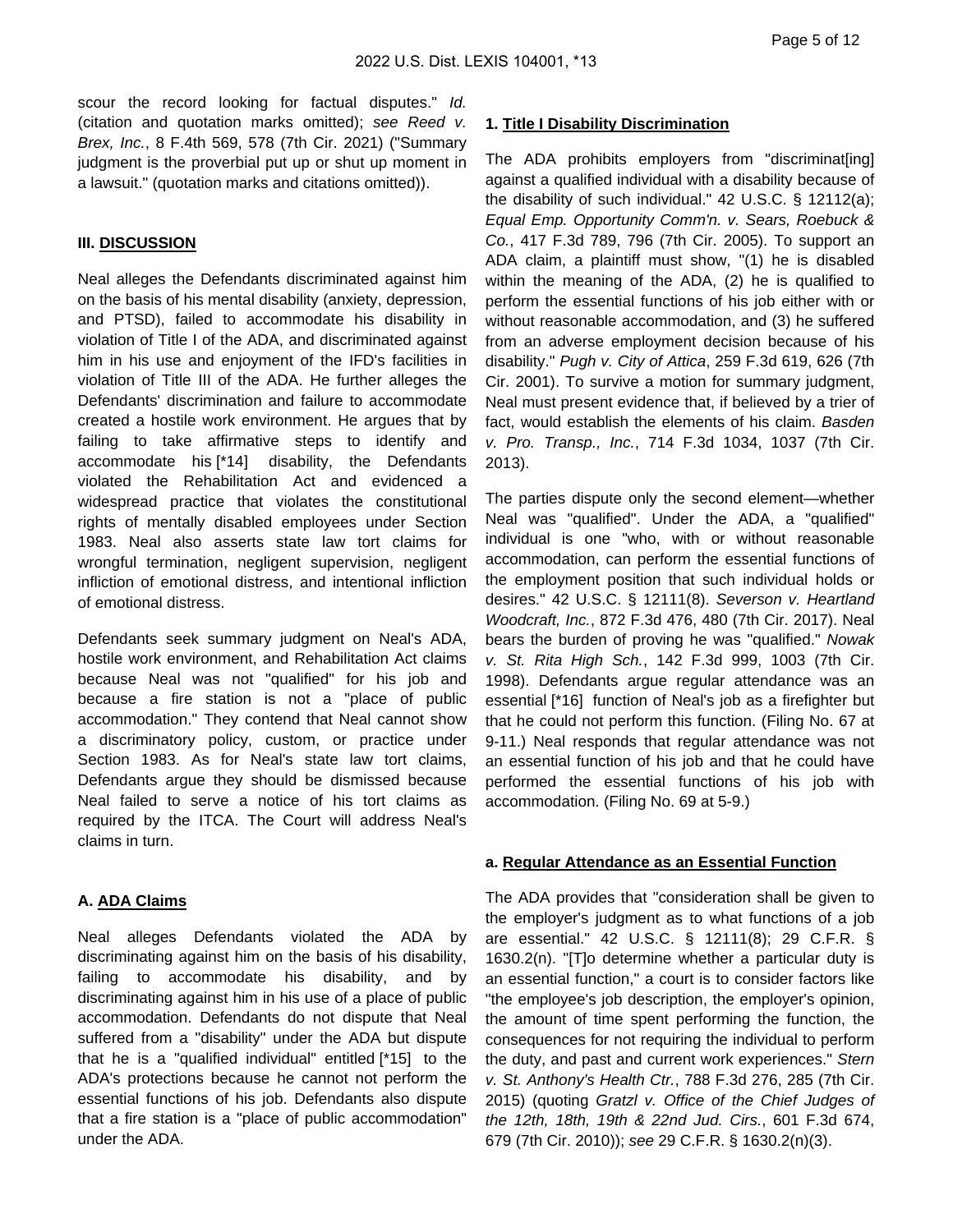The Seventh Circuit has repeatedly held that "[a]n employer is generally permitted to treat regular attendance as an essential job requirement and need not accommodate erratic or unreliable attendance." Basden, 714 F.3d at 1037 (citing Equal Emp. Opportunity Comm'n v. Yellow Freight Sys., Inc., 253 F.3d 943, 948-49 (7th Cir. 2001)); Jovanovic v. In-Sink-Erator, 201 F.3d 894, 900 (7th Cir. 2000). "[I]n most instances the ADA does not protect persons who have erratic, unexplained absences, even when those absences are a result of a disability." Waggoner v. Olin Corp., 169 F.3d 481, 484 (7th Cir. 1999). Although the Seventh [\*17] Circuit has "not go[ne] so far to say that regular attendance is an essential function of every job. . . [c]ommon sense dictates that regular attendance is usually an essential function in most every employment setting; if one is not present, he is usually unable to perform his job." Jovanovic, 201 F.3d at 899-900; see Amadio v. Ford Motor Co., 238 F.3d 919, 927 (7th Cir. 2001) (listing cases in which court found attendance to be essential job function). "Except in the unusual case where an employee can effectively perform all workrelated duties at home, an employee who does not come to work cannot perform any of his job functions, essential or otherwise." Tyndall v. Nat'l Educ. Ctrs., 31 F.3d 209, 213 (4th Cir. 1994).

Defendants argue regular attendance was an essential function of Neal's job as a firefighter. The designated evidence supports that in the IFD's judgment, regular attendance is an essential function of Neal's job as a firefighter. The IFD issued General Order 2.08 for the express purpose of "establish[ing] policy concerning reporting for duty and being absent without leave. " (Filing No. 68-8 at § I.) It requires firefighters to notify superiors of any tardiness or absence and subjects late or absent firefighters to discipline. (Id. §§ II(B)-(C).) General Order 2.08 also requires IFD officers to take roll call each [\*18] morning "to ensure firefighters under their command are present and prepared to begin the duty day. " (Id.  $\S$  II(E)(i).) The IFD trains its firefighters on its General Orders and expects its firefighters to follow them. (Filing No. 68-28 at 1-2,  $\P\P$  6, 9.) It is also undisputed that Neal was assigned to work a consistently scheduled shift (twenty-four hours every three days) (Filing No. 68-3 at 16); see Yellow Freight Sys. Inc., 253 F.3d at 949 ("[I]t is undisputed that Nicosia was a full-time employee and not a casual, temporary, part-time, or substitute employee, nor did he ever have the discretion or the right to decline work when he chose to do so.").

Moreover, common sense provides that a firefighter

must be at work to be able to respond to fires and other emergencies. See Goetz v. City of Springfield, 699 F. Supp. 2d 1066, 1080 (C.D. Ill. 2010) ("Courts are not prohibited from using common sense.") (citing Lake v. Neal, 585 F.3d 1059, 1059 (7th Cir. 2009) (applying "'Duck Test:'"if it walks like a duck, swims like a duck, and quacks like a duck, it's a duck")). The firefighting profession does not lend itself to remote work. See, e.g., Hartwell v. Spencer, 792 Fed. Appx. 687, 692 (11th Cir. 2019) (concluding timely attendance to be an essential function of job as firefighter and EMT based on city procedures, despite lack of written job description); Rinkenberger v. City of Clearwater, 44 Fed. Appx. 23, 24-25 (8th Cir. 2002) (finding plaintiff was unable to perform essential [\*19] functions of job as firefighter due to inability to respond to twenty percent of fire calls and stating "[a]ttendance at work is an essential requirement of the job").

Neal cites two cases from other circuits in which the courts decided regular attendance was not an essential job function. Both are distinguishable . In Carmona v. Southwest Airlines Co., the plaintiff, Edward Carmona ("Mr. Carmona"), was terminated from his job as a flight attendant with Southwest Airlines ("Southwest") after his disability caused him to miss too many days of work. 604 F.3d 848, 852 (5th Cir. 2010). In reviewing the District Court's ruling on a motion for judgment as a matter of law, the Fifth Circuit Court of Appeals held that Mr. Carmona had produced enough evidence to convince a reasonable jury that he was "qualified" under the ADA despite his absenteeism. The Fifth Circuit pointed to Southwest's "extremely lenient" attendance policy, which allowed flight attendants to accrue an indefinite number of absences—with or without advanced notice—and unlimited FMLA leave before receiving any type of discipline. Carmona, 604 F.3d at 851. Southwest also frequently granted Mr. Carmona FMLA leave, even though Mr. Carmona could not always give advanced notice of the [\*20] leave. This flexibility allowed Mr. Carmona to "stay within the bounds of [Southwest's attendance] policy for seven years, despite his irregular attendance, and despite his disability." Id. at 860. All of this evidence suggested to the Fifth Circuit that regular attendance was not an essential function of Mr. Carmona's job. Neal presents no similar evidence here. The IFD maintained a strict attendance policy. General Order 2.08 did not permit a firefighter to be tardy or absent even once—with or without advance notice—without being subject to discipline. Indeed, Neal was disciplined after each of his unscheduled absences. (Filing No. 68-27 at 2-3, ¶¶ 14- 18, 21-26.)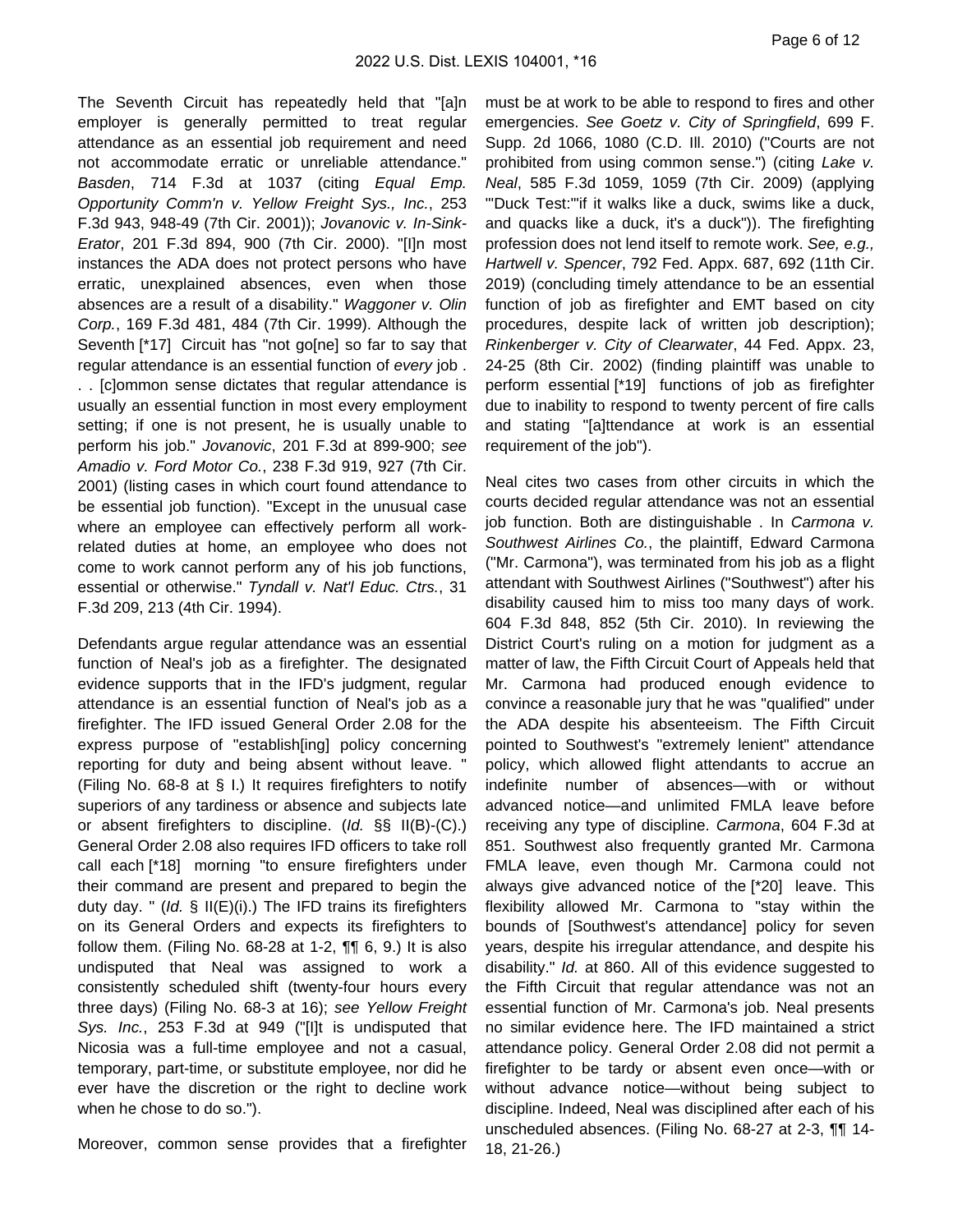In Fritz v. Mascotech Automotive Systems Group, Inc., the plaintiff was terminated from his job as a motor vehicle component designer after his diabetes caused him to be late or absent from work. 914 F. Supp. 1481, 1483-84. The employer moved for summary judgment, arguing the plaintiff was not "qualified " under the ADA because of his tardiness and absences. Id. The Eastern District of Michigan denied the defendant's motion because it found the parties raised a genuine issue as to whether the plaintiff could have performed the essential functions of his job [\*21] with a reasonable accommodation. Id. at 1486. But here, as discussed below, Neal has not created a genuine dispute as to whether he could have performed the essential functions of his job even with a reasonable accommodation.

#### **b. Ability to Perform Essential Functions with Reasonable Accommodation**

Neal does not dispute that his disability, without accommodation, prevented him from coming to work regularly, which the Court has held is an essential function of his job. But he contends he could have performed the essential functions of his job with an accommodation. Although Neal never requested any accommodation while employed by the IFD, he mentions three possible accommodations in his response brief.

First, Neal argues Defendants could have "adjust[ed] his shifts or work schedule or leaves." (Filing No. 69 at 6-7.) But he offers no further detail about how his schedule should or could have been adjusted to accommodate his disability and, more importantly, offers no evidence that this type of accommodation would have resolved his absenteeism. As the Seventh Circuit has noted, "[w]hen an employee is unable to perform the essential function of attending his employment, few, if any, reasonable accommodations [\*22] exist." Amadio, 238 F.3d at 928; See Corder v. Lucent Techs. Inc., 162 F.3d 924, 928 (7th Cir. 1998) ("[T]here was literally nothing in the record to suggest that the future would look different from the past, and Corder's continuing request for an 'unpredictable' amount of leave time as an ongoing accommodation actually contradicted her assertion that she would regularly attend work in the future."); see also Lileikis v. SBC Ameritech, Inc., 84 Fed. Appx. 645, 649- 50 (7th Cir. 2003) (concluding plaintiff with depression failed to prove she could perform essential function of regular attendance and rejecting plaintiff's argument that she could "perform the essential functions of her job

with an accommodation of part-time work" because "part-time work is not a reasonable accommodation for a full-time job").

Neal spent a month away from work in treatment at Florida House and upon his return to Indianapolis, took several additional (unscheduled) days off of work, yet that leave time did not resolve his absenteeism. Additionally, in his deposition more than a year after his termination, Neal testified that he still did not "feel like he could return to work" (Filing No. 68-3 at 37). He testified that his anxiety still affected his ability to work because it caused a "fear of people " and "[f]ear of situations," and that his depression and PTSD [\*23] still prevented him from working because these conditions made it "hard to be around people" (Filing No. 68-3, 23- 26); Bombard v. Fort Wayne Newspapers, Inc., 92 F.3d 560 (7th Cir. 1996) (finding plaintiff could not create genuine issue of material fact regarding ability to perform essential job functions, as "confirmed by [plaintiff's] deposition testimony where he states that he was 'unable to work'"). It is difficult to imagine how scheduling adjustments or even additional leave time could have prevented Neal from being placed in "situations" or "around people," thus triggering his disabling conditions. $3$  See Weiler v. Household Fin. Corp., 101 F.3d 519, 525 (7th Cir. 1996) (holding that plaintiff with stress disorder, anxiety, and depression who stated "she is no longer able to work for [defendant] in any capacity" could not establish she was qualified to perform her job with or without any accommodation); Paleologos v. Rehab Consultants, Inc., 990 F. Supp. 1460 (N.D. Ga. 1998) ("Plaintiff asserts in her deposition that defendant's management style caused her stress reaction, and that attending work and interacting with defendant's management exacerbated her condition. Given this fact, it is difficult to imagine how a six-week leave of absence would have enabled plaintiff to perform the essential functions of attending work, which presumably would have induced a stress reaction

<sup>&</sup>lt;sup>3</sup> Even if the report of Neal's expert, Dr. Higginbotham, were admissible, it would not have created a triable issue of fact as to whether Neal was a qualified individual under the ADA. The report would only have served to show Neal was unable to perform the essential functions of his job. Dr. Higginbotham opined that "[a]s a firefighter, Mr. Neal would be expected to engage regularly with coworkers, supervisors, and the general public. A person with Mr. Neal's degree of symptoms should not have been working in any capacity, including light duty, in my opinion" (Filing No. 69 at 25 (emphasis added)). Dr. Higginbotham also concluded that Neal's mental disability "rendered him unable to carry out his job". (Id. at 27.)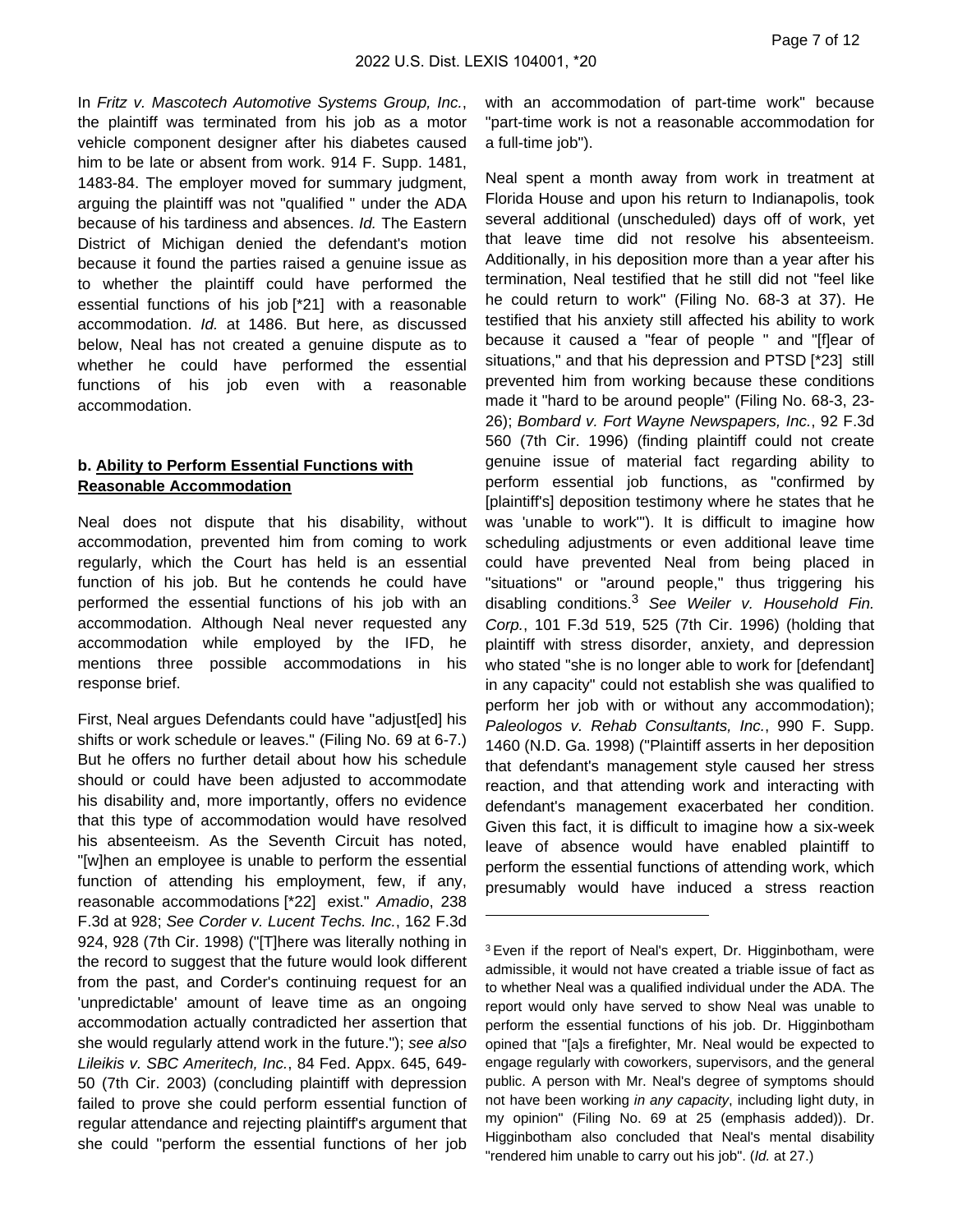#### as [\*24] soon as plaintiff resumed her job duties.").

Second, Neal argues Defendants could have "changed [his] duties or tried to assign him another job that Neal could perform with his disability". (Filing No. 69 at 18.) However, this type of change would not constitute a reasonable accommodation. "An employer is not obligated to change the essential functions of a job to accommodate an employee." Emerson v. N. States Power Co., 256 F.3d 506, 514 (7th Cir. 2001); see Ozlowski v. Henderson, 237 F.3d 837, 841 (7th Cir. 2001) ("While it is true an employer may redistribute marginal functions of a job to other employees, an employer is not required to reallocate essential functions 'that the individual who holds the job would have to perform with or without reasonable accommodation, in order to be considered qualified for the position.'" (quoting 29 C.F.R. pt. 1630)); Gile v. United Airlines, Inc., 95 F.3d 492, 499 (7th Cir. 1996) ("[A]n employer [is not] obligated to create a 'new' position for the disabled employee."). Neal does not articulate what types of duties or jobs could have enabled him to regularly attend work despite his disability and again offers no evidence that this type of accommodation would have enabled him to do so.

Third, Neal argues he raises a genuine dispute as to whether he "could have performed as a private firefighter if his supervisors had acted in [\*25] good faith to work with him to reduce the mental stress or illness in the work environment". (Filing No. 69 at 11.) More specifically, he faults the Defendants for doing "nothing to find how they could help Neal reduce his depression, anxiety, stress, etc. at work" and taking "no steps to provide Neal with the recommended follow-up plan" after his treatment at Florida House. (Id. at 10-11.) However, the ADA does not require these types of efforts by employers. "As is implicit from [the ADA's] definition [of 'reasonable accommodation'], an employer's obligation to make 'reasonable accommodation' only extends to job-related adjustments or modifications." Brookins v. Indianapolis Power & Light Co., 90 F. Supp. 2d 993, 1003 (S.D. Ind. 2000). The implementation guidelines of the Equal Employment Opportunity Commission support this conclusion:

This obligation does not extend to the provision of adjustments of modifications that are primarily for the personal benefit of the individual with a disability. . . . [I]f an adjustment or modification assists the individual throughout his or her daily activities, on and off the job, it will be considered a personal item that the employer is not required to provide.

29 C.F.R. pt. 1630, App. § 1630.9. Defendants had no obligation under the ADA to help Neal manage his [\*26] anxiety, depression, or PTSD, and they had no obligation to assist Neal in seeking treatment at Florida House (even though they did) or after Florida House. Brookins, 90 F. Supp. 2d at 1004 (concluding employer had no obligation "to schedule an appointment for [plaintiff] to see a psychiatrist who would prescribe medication for his depression and/or general anxiety disorder"). Neal has presented no evidence indicating that any reasonable accommodation would have enabled him to perform the essential functions of his job. Taylor-Novotny v. Health All. Med. Plans, Inc., 772 F.3d 478, 478 (7th Cir. 2014) ("[Plaintiff] has not pointed to evidence in the record that there was an accommodation that would allow her to meet this [attendance] requirement."); Jovanovic, 201 F.3d at 900.

Defendants have offered evidence that Neal was not "qualified" to perform the essential functions of his job, with or without reasonable accommodation, and Neal has offered no evidence showing otherwise. Summary judgment as to Neal's ADA discrimination claim is **granted**.

#### **Title I Failure to Accommodate**

Under the ADA, an employer must reasonably accommodate the known physical or mental limitations of an otherwise qualified individual unless the accommodation would impose an undue hardship on the employer. 42 U.S.C.  $\S$  12112(b)(5)(A). To establish a prima facie case of Defendants' [\*27] failure to accommodate under the ADA, Neal must show that: (1) he is a qualified individual with a disability; (2) the employer was aware of his disability; and (3) the employer failed to reasonably accommodate the disability. Kotwica v. Rose Packing Co., 637 F.3d 744, 747-48 (7th Cir. 2011) (quoting Sears, Roebuck & Co., 417 F.3d at 797); see Equal Emp. Opportunity Comm'n v. AutoZone, Inc., 630 F.3d 635, 638 n.1 (7th Cir. 2010) (noting that adverse employment action is not an element of a prima facie case of a failure to accommodate). The Court has already determined that Neal was not qualified to perform the essential functions of the job of an IFD firefighter, with or without reasonable accommodation, so he cannot satisfy the first element of his prima facie case. See Rodrigo v. Carle Found. Hosp., 879 F.3d 236, 241 (7th Cir. 2018) (finding plaintiff's claim for failure to accommodate "fail[ed] at the start because he cannot demonstrate that he is a 'qualified individual.'").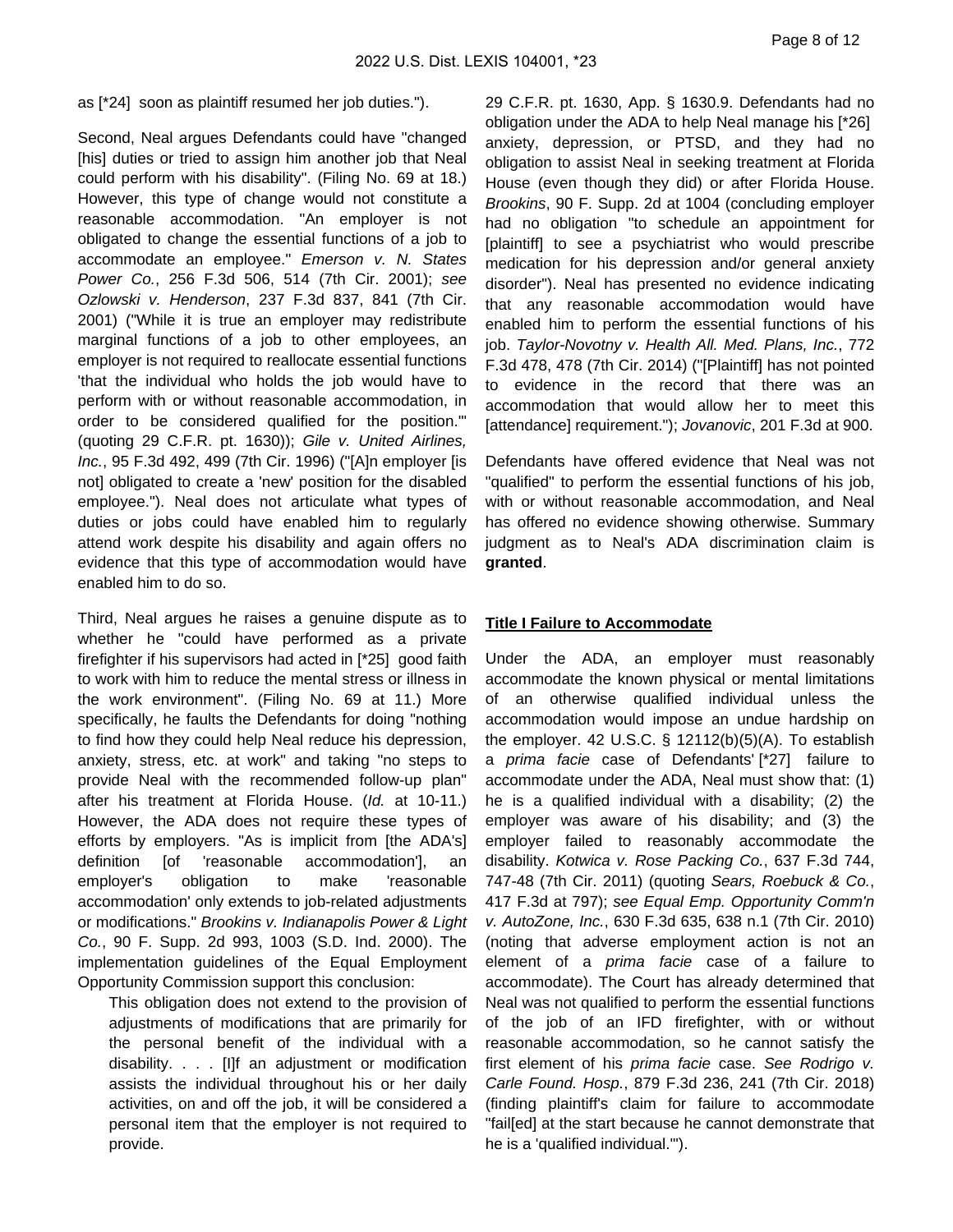Neal nevertheless argues Defendants are liable for their failure to initiate and engage in an interactive process with him to determine an appropriate accommodation. (Filing No. 69 at 17-18.) Defendants correctly note, though, that a failure to engage in the interactive process is not an independent ground for liability. See Bunn v. Khoury Enters., Inc., 753 F.3d 676, 683 (7th Cir. 2014) ("Because the interactive process is not an end in itself, it is not sufficient for [an employee] to show that [an employer] failed [\*28] to engage in an interactive process or that it caused the interactive process to break down."), (quoting Rehling v. City of Chicago, 207 F.3d 1009, 1015-16 (7th Cir. 2000)). Failure to engage in the interactive process is only "actionable if it prevents identification of an appropriate accommodation for a qualified individual," which Neal is not. Spurling v. C & M Fine Pack, Inc., 739 F.3d 1055, 1062 (7th Cir. 2014) (emphasis added). Summary judgment is **granted** for the Defendants on Neal's ADA failure to accommodate claim.

## **Title III Discrimination in Place of Public Accommodation**

Title III of the ADA prohibits discrimination "on the basis of disability in the full and equal enjoyment of the goods, services, facilities, privilege, advantages, or accommodations of any place of public accommodation." 42 U.S.C. § 12182(a); see 42 U.S.C. § 12181(7) (containing non-exhaustive list of places of "public accommodation"). The parties dispute whether a fire station is a place of "public accommodation" for purposes of Title III.

The Court need not decide that question here. Neal's Title III claim cannot proceed because Title III "does not cover claims of employment discrimination." Neisler v. Tuckwell, 807 F.3d 225, 228 (7th Cir. 2015) (citing 42 U.S.C. § 12182(a); Brumfield v. City of Chicago, 735 F.3d 619, 628 (7th Cir. 2013) (concluding that "Title I specifically, comprehensively, and exclusively addresses disability discrimination in employment"); Menkowitz v. Pottstown Mem'l Med. Ctr., 154 F.3d 113, 118-19 (3d Cir. 1998) ("[I]t is evident that Congress sought to regulate [\*29] disability discrimination in the area of employment exclusively through Title I, notwithstanding the broad language of Title III.")). The Court **grants** summary judgment as to Neal's Title III claim.

#### **B. Hostile Work Environment Claim**

The Seventh Circuit has confirmed that a plaintiff may bring a claim for a hostile work environment on the basis of disability under Title I of the ADA, reasoning that "Congress wrote the ADA using the language of Title VII, and Title VII recognizes hostile work environment claims." Ford v. Marion Cnty. Sheriff's Office, 942 F.3d 839, 852 (7th Cir. 2019). A hostile work environment is actionable under Title VII and the ADA because it constitutes discrimination with respect to the "terms, conditions, and privileges of employment." See, e.g., Harris v. Forklift Sys., Inc., 510 U.S. 17, 21, 114 S. Ct. 367, 126 L. Ed. 2d 295 (1993).

However, the ADA only prohibits discrimination against "a qualified individual . . . in regard to . . . terms, conditions, and privileges of employment." 42 U.S.C. § 12112 (emphasis added). Because Neal was not a "qualified individual" under ADA, he cannot sustain a hostile work environment claim. Neal also argues in his response brief that his mistreatment by colleagues beginning in 2013 created a hostile work environment. (Filing No. 69 at 19-20.) This argument cannot save Neal's claim. Although the alleged [\*30] mistreatment may have aggravated—or even caused—Neal's mental disability, there is no evidence in the record to suggest Neal suffered this mistreatment because of his disability.<sup>4</sup> The Court therefore **grants** summary judgment as to Neal's hostile work environment claim.

#### **C. Rehabilitation Act Claims**

Neal alleges Defendants violated the Rehabilitation Act by failing to take affirmative steps to accommodate Neal's disability and by discriminating against him on the basis of his disability. Defendants argue the Rehabilitation Act's affirmative action mandate applies only to federal agencies and that Neal's discrimination claim again fails because he cannot show he was "qualified". Defendants also argue for the first time on reply that the Rehabilitation Act applies only to

<sup>4</sup>Neal alleges in his Amended Complaint that he was diagnosed with attention deficit disorder ("ADD") (Filing No. 40 at ¶ 45; Filing No. 69 at 17). But he designates no evidence to show that he had ADD, that the IFD knew he had ADD, or that any of his mistreatment at the academy was because of his ADD. Unsupported allegations are not accepted as true so the Court cannot accept these allegations as true. See S.D. Ind. L.R. 56-1(e) (A party must support each fact the party asserts in a brief with a citation to a discovery response, a deposition, an affidavit, or other admissible evidence.); James, 959 F.3d at 307.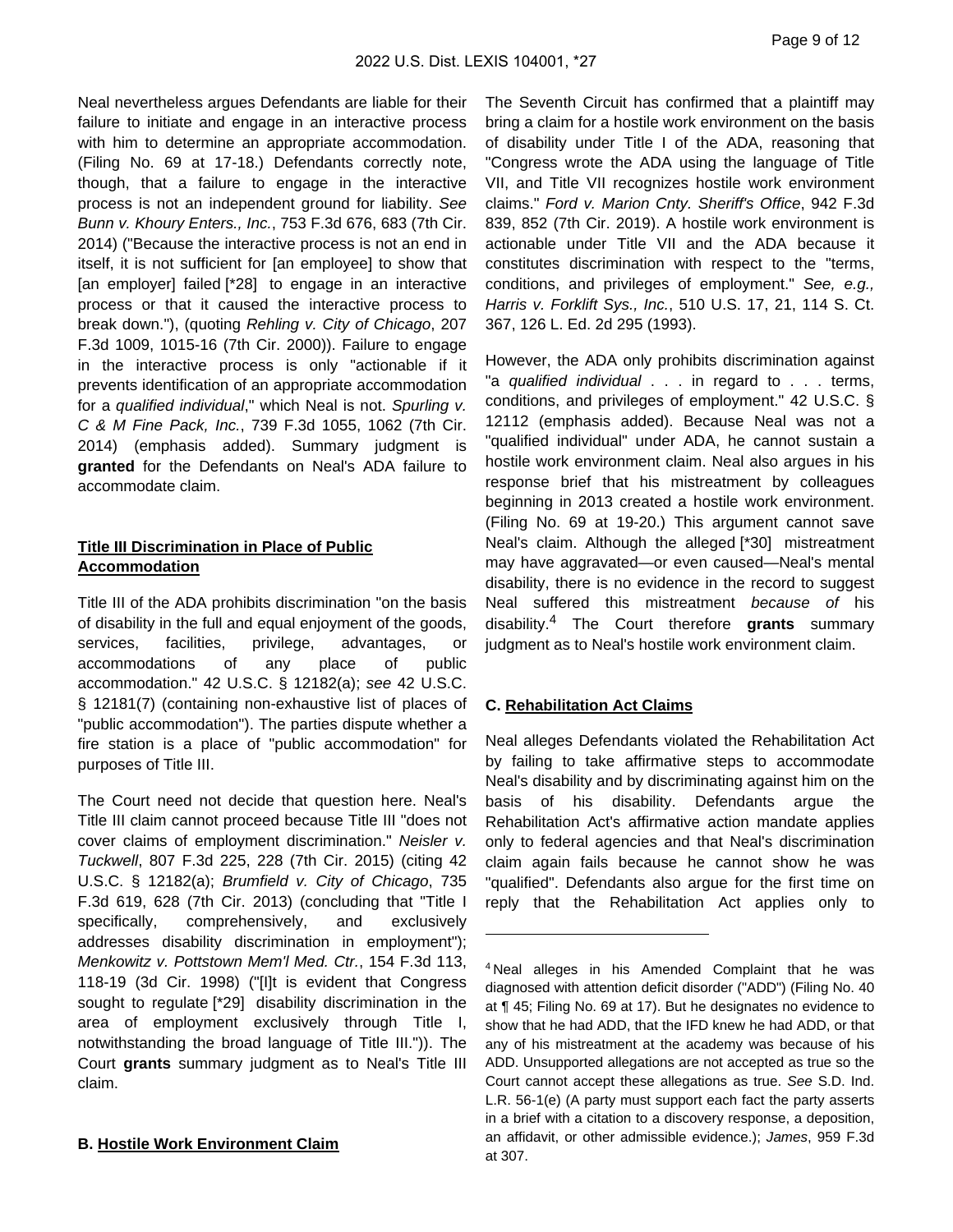recipients of federal assistance, and Neal cannot show that Defendants received federal financial assistance.

#### **1. Affirmative Action**

The Rehabilitation Act imposes an affirmative duty on federal agencies "to structure their procedures and programs so as to ensure that handicapped individuals are afforded equal opportunity in both job assignment and promotion." Prewitt v. U.S. Postal Serv., 662 F.2d 292, 306 (5th Cir. 1981) (quoting Ryan v. Fed. Deposit Ins. Corp., 565 F.2d 762, 763, 184 U.S. App. D.C. 187 (D.C.Cir. 1977)); 29 U.S.C. § 791(b). Defendants are correct that these affirmative duties are imposed on only federal agencies, not municipalities, so Neal cannot maintain his [\*31] affirmative action claim against Defendants.

#### **2. Disability Discrimination**

The Rehabilitation Act protects a "qualified individual with a disability" from discrimination because of that person's disability. 29 U.S.C. § 794(a). The Seventh Circuit has explained that discrimination claims under the Rehabilitation Act "are treated as 'functionally identical' and can be considered together with [ADA] claims." King v. Hendricks Cnty. Comm'rs, 954 F.3d 981, 988 (7th Cir. 2020) (citing Wagoner v. Lemmon, 778 F.3d 586, 592 (7th Cir. 2015) (analyzing ADA and Rehabilitation claims together); e.g., Lange v. City of Oconto, 28 F.4th 825, 837-38 (7th Cir. 2022); Ashby v. Warrick Cnty. Sch. Corp., 908 F.3d 225, 230 n.10 (7th Cir. 2018); see also Peters v. City of Mauston, 311 F.3d 835, 842 (7th Cir. 2002) ("This Court looks to the standards applied under the Americans with Disabilities Act of 1990 (ADA), 42 U.S.C. § 12111 et seq., to determine whether a violation of the Rehab Act occurs in the employment context."). The Court has concluded that Neal was not a "qualified individual" under the ADA, so, for the same reason, his disability discrimination claim under the Rehabilitation Act cannot succeed.

The Court **grants** summary judgment as to Neal's Rehabilitation Act claims. The Court need not address Defendants' new argument regarding the receipt of federal funds.

#### **D. Section 1983 Claim**

Neal alleges Defendants are liable under Section 1983 for maintaining a policy, custom, or practice that resulted in Neal being denied a reasonable accommodation and terminated in violation of his constitutional rights. Defendants argue that Neal cannot identify any policy, custom, or practice [\*32] that contributed to a deprivation of constitutional rights and that he may not assert a Section 1983 claim based exclusively on the denial of a reasonable accommodation under the ADA or Rehabilitation Act.

A municipality's liability under Section 1983 must be evaluated under Monell v. Dep't of Soc. Servs., 436 U.S. 658, 98 S. Ct. 2018, 56 L. Ed. 2d 611 (1978). Under Monell, "a municipality is not vicariously liable for the constitutional torts of its employees but is answerable only for the consequences of its policies." Dye v. Wargo, 253 F.3d 296, 298 (7th Cir. 2001) (citing Monell, 436 U.S. at 694). To hold a municipality liable, the plaintiff must prove that the municipality's "deliberate conduct . . . was the 'moving force' behind the injury alleged," resulting in a "direct causal link between the municipal action and the deprivation of federal rights." Bd. of Cnty. Comm'rs v. Brown, 520 U.S. 397, 404, 117 S. Ct. 1382, 137 L. Ed. 2d 626 (1997) (emphasis in original). A plaintiff may satisfy this burden by proving that "the unconstitutional act complained of is caused by: (1) an official policy adopted and promulgated by its officers; (2) a governmental practice or custom that, although not officially authorized, is widespread and well settled; or (3) an official with final policy-making authority." Altizer v. Retherford, No. 14-cv-31, 2015 U.S. Dist. LEXIS 80197, 2015 WL 3843668, at \*4 (S.D. Ind. June 22, 2015) (citing Thomas v. Cook Cnty. Sheriff's Dep't, 604 F.3d 293, 303 (7th Cir. 2010)).

Neal alleges in his Amended Complaint that Defendants "promulgated, created, maintained, ratified, permitted and encouraged a series of policies, customs, and practices [\*33] which authorized the systematic denial of reasonable accommodation to employees with disability." (Filing No. 40 at 7, ¶ 39.) Neal offers no evidence that would support a finding that such a practice or policy existed. The closest Neal comes is the argument in his response brief that Defendants engaged in a practice of "allow[ing] reasonable accommodation to only those employees who request such accommodation," falling short of Defendants' "heightened duty to initiate the interactive process" with employees suffering from mental disabilities (Filing No. 69 at 15 (emphasis in original)); see 29 C.F.R. § 1630.2(o)(3) (stating employer may need to initiate informal, interactive process with disabled employee to determine reasonable accommodation).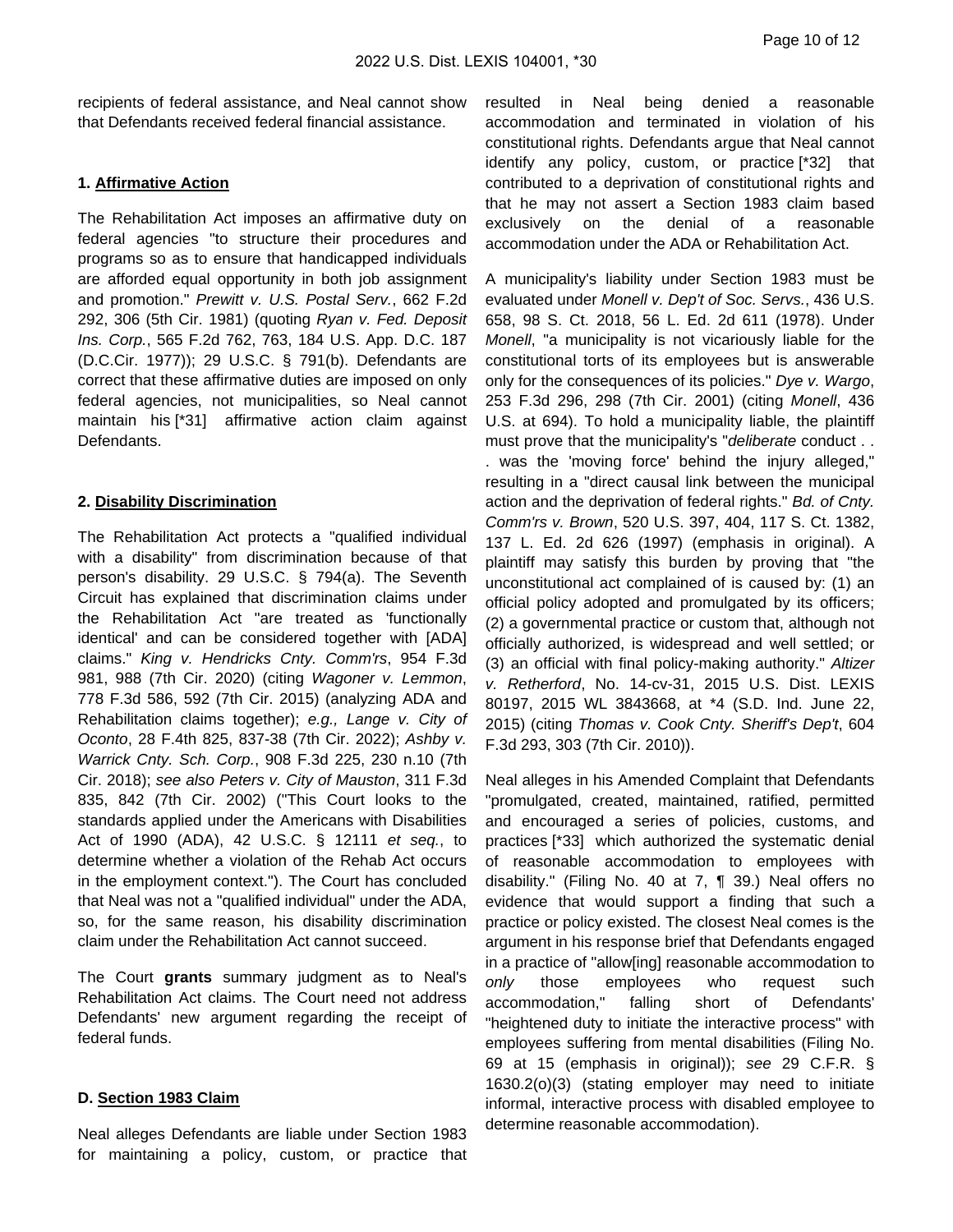However, "[a]rgument is not evidence upon which to base a denial of summary judgment," Scherer v. Rockwell Int'l Corp., 975 F.2d 356, 361 (7th Cir. 1992). Neal's vague and unsupported allegations about Defendants' practices are not sufficient to defeat a motion for summary judgment. See Reed, 8 F.4th at 578; Garrison, 165 F.3d 565 (granting summary judgment for city in sexual harassment case because no evidence existed that city customarily or habitually ignored complaints or that a final policy-making authority chose to ignore plaintiff's complaints).

Further, when a plaintiff [\*34] claims a municipality acted through a widespread practice, he must allege more than one instance of misconduct; "a series of violations must be presented to lay the premise of deliberate indifference" under Monell. Palmer v. Marion Cnty., 327 F.3d 588, 596 (7th Cir. 2003). "The plaintiff must introduce evidence demonstrative that the unlawful practice was so pervasive that acquiescence on the part of policymakers was apparent and amounted to a policy decision." Bridges v. Dart, 950 F.3d 476, 479 (7th Cir. 2020) (quotation marks and citation omitted); see also Davis v. Carter, 452 F.3d 686, 695 (7th Cir. 2006) (stating a plaintiff must offer evidence of repeated misconduct, although past misconduct need not have caused injuries). There is no evidence in the record of any other instance in which Defendants either denied a reasonable accommodation to an employee who did not request one but was nevertheless entitled to one or failed to initiate the interactive process with an employee suffering from a mental disability. To the contrary, the evidence shows that once Neal mentioned his disability to Chief Abernathy, Chief Abernathy affirmatively recommended that Neal seek treatment at Florida House, that the IFD granted Neal time off to seek treatment there, and that after Neal returned, Chief Robinson attempted on more than one occasion to set a [\*35] meeting with Neal about his return to work (Filing No. 68-3 at 27, 37, 47, 49; Filing No. 68-27 at 3, ¶¶ 21-26).

The Defendants also argue Neal cannot sustain his Section 1983 claim because the only unconstitutional act alleged is the denial of a reasonable accommodation under the ADA and Rehabilitation Act (Filing No. 67 at 13). The Seventh Circuit has not yet determined whether a plaintiff is precluded from pursuing a Section 1983 claim based on disability discrimination.<sup>5</sup> The Court need not answer that question here because Neal's inability to show a policy, custom, or practice is dispositive of his Section 1983 claim. The Court **grants** summary judgment as to Neal's Section 1983 claims.

#### **E. State Law Tort Claims**

Neal asserts state law claims against the Defendants for wrongful termination, negligent supervision, negligent infliction of emotional distress, and intentional infliction of emotional distress (Filing No. 40 at 9-12). The Defendants argue Neal failed to timely file a notice of tort claims as required by the ITCA, Ind. Code §§ 34-13- 3-0.1-25, so his claims must be dismissed. The Court agrees with the Defendants.

Each of Neal's state law claims is governed by the ITCA. Ind. Code § 34-13-3-1(a); see Cantrell v. Morris, 849 N.E.2d 488, 494 (Ind. 2006) (finding wrongful discharge claim governed by ITCA); Mwangangi v. Nielsen, 525 F. Supp. 3d 869, 923 (S.D. Ind. 2021) (finding negligent [\*36] supervision claim governed by ITCA); City of Anderson v. Weatherford, 714 N.E.2d 181, 185 (Ind. Ct. App. 1999) (analyzing claim for intentional infliction of emotion distress under ITCA); O'Bannon v. City of Anderson, 733 N.E.2d 1, 3 (Ind. Ct. App. 2000) (dismissing claim of negligent infliction of emotional distress under ITCA). Keri v. Bd. of Trs. of

has "consistently declined to find that other similar statutes preclude § 1983 relief when the § 1983 claim is based directly on a constitutional violation, not a statutory one"). There is no consensus among the other circuits as to whether a plaintiff is barred from bringing Section 1983 claims when the basis for the claim is the violation of parallel rights secured by the ADA or Rehabilitation Act. See Bullington v. Bedford Cnty., Tenn., 905 F.3d 467, 472-73 (6th Cir. 2018) (concluding ADA does not preclude Section 1983 claims for disability discrimination); Williams v. Penn. Human Rels. Comm'n, 870 F.3d 294, 299 (3d Cir. 2017) ("Title VII and ADA statutory rights cannot be vindicated through § 1983."); Okwu v. McKim, 682 F.3d 841, 846 (9th Cir. 2012) (concluding ADA precludes Section 1983 claims based on ADA Title I violations); Grey v. Wilburn, 270 F.3d 607, 610 (8th Cir. 2001) (holding plaintiff could not pursue Equal Protection claim under Section 1983 that was based on the same facts as ADA claim); Giordano v. City of New York, 274 F.3d 740, 750 (2d Cir. 2001) (analyzing ADA claims and parallel Section 1983 claims of Equal Protection and Due Process clause violations based on same disability discrimination); Lollar v. Baker, 196 F.3d 603 (5th Cir. 1999) (concluding Rehabilitation Act precluded parallel claims under Section 1983); Holbrook v. City of Alpharetta, 112 F.3d 1522 (11th Cir. 1997) (holding ADA and Rehabilitation Act precluded parallel claims under Section 1983).

<sup>&</sup>lt;sup>5</sup> See cf. Discovery House, Inc. v. Consol. City of Indianapolis, 319 F.3d 277, 281 (7th Cir. 2003) (stating the Seventh Circuit